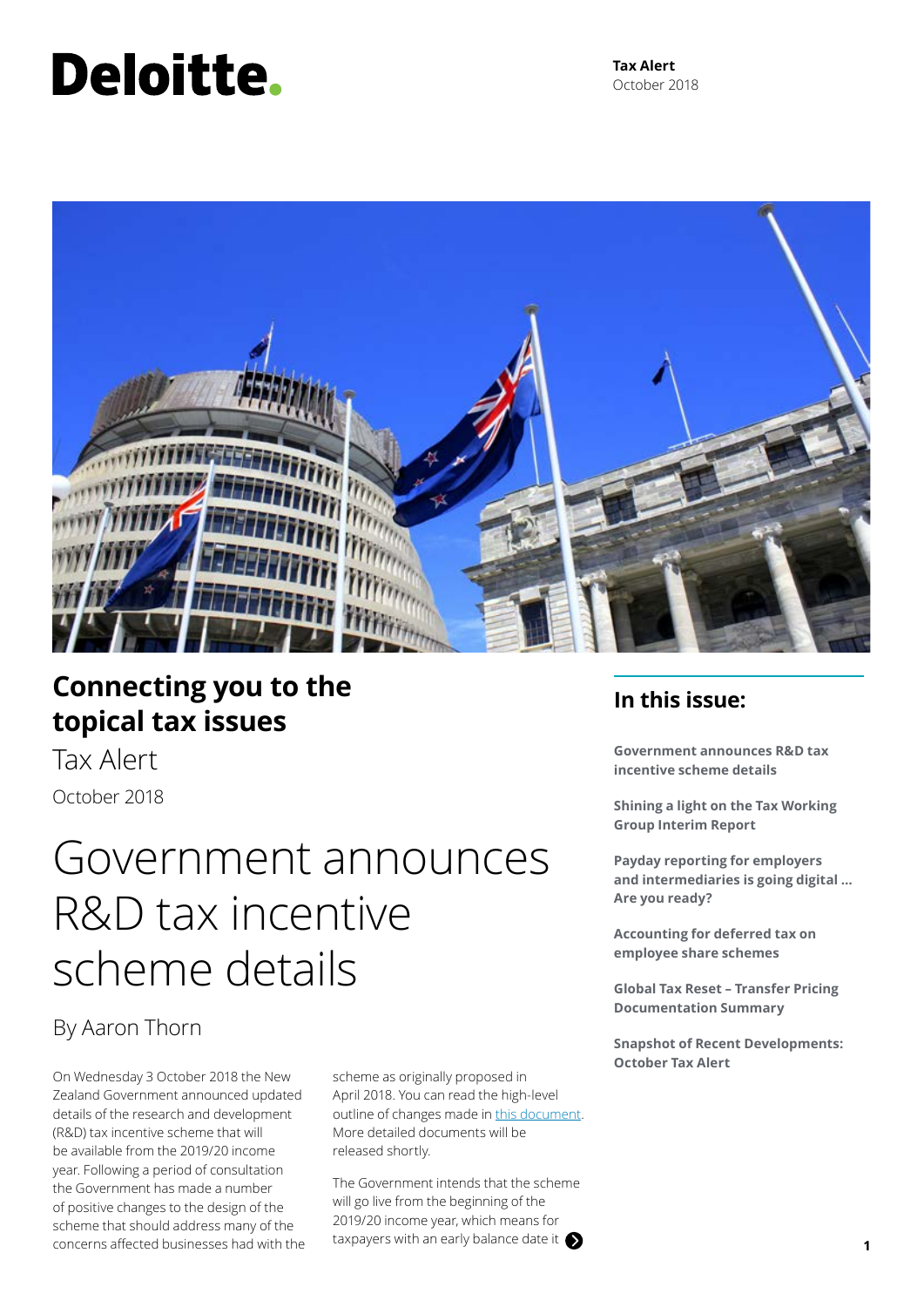will be relevant very soon (and for those with an October balance date it will apply from 1 November 2018). This timeframe will depend on the Government being able to draft and pass the legislation in a reasonably speedy fashion. This means businesses undertaking R&D need to get ready to be able to adopt the new rules quickly, to take full advantage of the new R&D tax credit.

#### **Key details**

- **•** The tax credit rate will now be 15%, rather than the 12.5% rate originally proposed.
- **•** The definition of R&D is to be widened, as are the rules around ownership and eligible expenditure. The rules will now allow for R&D to be conducted by a multinational group in New Zealand where the resulting intellectual property will be held off-shore in a group company in a country with which New Zealand has a double tax treaty.
- **•** The minimum R&D spend that will qualify for R&D credits is now \$50,000 (down from the \$100,000 originally proposed).
- **•** Cap of \$120 million per year per business for R&D expenditure eligible for a credit, although there will be provision for businesses to apply for an extension if they can demonstrate that New Zealand will "derive a substantial net benefit from the intended completion of the R&D".
- **•** All legal entities are eligible, including State Owned Enterprises, however Crown Research Institutes DHB's, tertiary education organisations and majority owned subsidiaries are ineligible. This is an extension of the original proposal which suggested that all such Government-related entities should be excluded from the regime.
- **•** All Callaghan R&D Growth Grants in place on 1 April 2019 will be automatically extended for two years, until 31 March 2021. Businesses can however only claim under one regime – either the Growth Grant or the R&D tax credit regime. Companies that do not meet the criteria for renewal of a Growth Grant will be allowed a contract extension until 31 March 2019 or the end of a recipient's 2018/19 income year, whichever is the latter.

#### **Definition, ownership and eligibility**

The definition of R&D has, as expected, been improved from the original proposals. The requirement for the R&D to be conducted using "scientific methods" has been replaced with the requirement to use a "systematic approach". Core R&D activities must be performed for the purpose of "acquiring new knowledge or creating new or improved processes, services or goods and must seek to resolve scientific or technological uncertainty". If the information is available publically or could be deducted by a competent professional, it will not be R&D.

The rules around ownership have been relaxed to acknowledge corporate structures can include more than one company. R&D expenditure will be eligible for a tax credit if the resulting R&D is owned by the business undertaking the activity, the business can use the R&D for no cost, or another company in the same group owns the R&D (so long as that company is resident in a country with which New Zealand has a double tax agreement).

Eligible expenditure will include a broad range of R&D costs, including salary and wages for employees undertaking R&D, depreciation on assets used for R&D, costs of consumables used in R&D, and overheads.

The accounting treatment of the expenditure will not determine its eligibility but R&D costs that are capitalised and are expected to create a tangible asset will be ineligible (expenditure on a capitalised intangible assets will be eligible). This may have adverse outcomes for businesses that traditionally capitalise their R&D spend to strengthen their balance sheets, which may result in reclassification and apportionment issues.

#### **Losses**

Originally the Government proposed that the R&D credit regime wouldn't have refundable credits, although credits would be able to be carried forward to future years for businesses in loss. The Government has confirmed that it will look at this in more detail and potentially introduce a refund mechanism from April 2020 (a year after the regime begins).

In the meantime businesses in loss can continue to access the R&D tax-loss cashout scheme that is currently in place in addition to the R&D tax credits.

The R&D tax-loss cash-out provides a payment of up to \$225,000 (on R&D expenditure of up to \$1.7 million). To qualify for this R&D tax-loss cash-out, the business would have to meet the following tests in the Income Tax Act 2007:

- **•** Corporate eligibility test: Broadly this means the business is a New Zealand resident company, is not a listed company, is not treated as resident in another country, and is not one of various Government-related entities or more than 50% Government owned; and
- **•** Wage-intensity test: 20% of the company's expenditure on wages and salaries must be on R&D. This includes expenditure on employee and shareholder-employee salaries and 66% of contracted R&D. It does not include labour employed on noneligible R&D activities.

It is important to remember that R&D tax losses that have been cashed out are no longer available to be used to reduce future taxable income and the cash-out amount is repayable in certain circumstances, such as liquidation, moving offshore, or selling assets such as IP so the R&D tax-loss cashout often operates like an interest-free loan rather than a grant.

The Government has made a number of positive changes to the design of the scheme.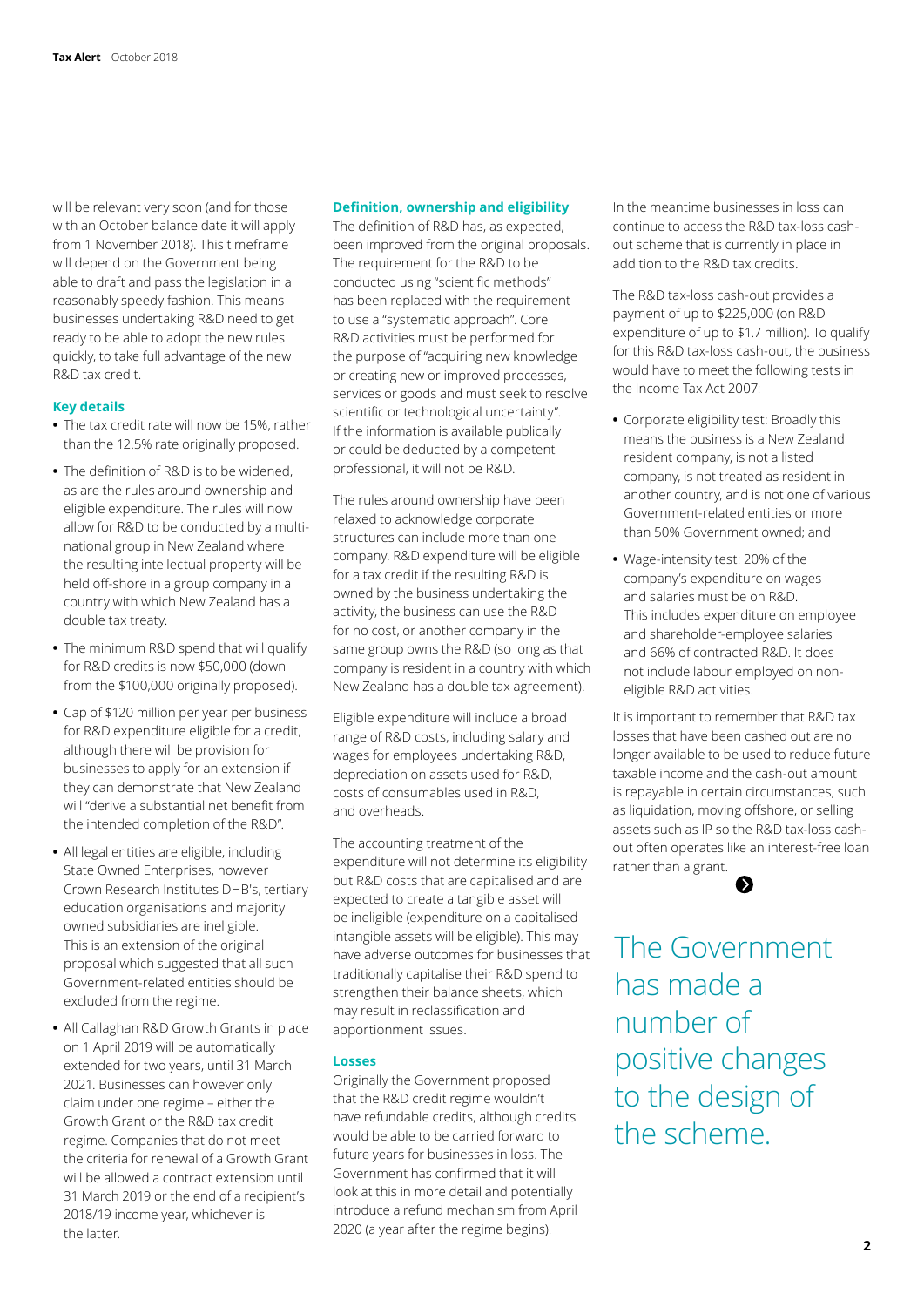

#### **Other points**

- **•** Up to 10% of an annual R&D claim can be related to R&D carried out overseas. It was originally proposed that this be limited to overseas expenditure relating to projects that were predominantly undertaken in New Zealand, however this project-related restriction has been removed.
- **•** Inland Revenue will administer the R&D tax credit, with support by Callaghan Innovation.
- **•** Taxpayers will initially be able to retrospectively lodge R&D claims in respect of an income year up to one year after the latest date for filing that year's income tax return. However from 2021 businesses will be required to seek Inland Revenue approval of their R&D activities' eligiblity within the income year in which the R&D is conducted. The intention is that this will give businesses certainty that the expenditure will qualify. Businesses with expenditure over \$2 million will be able to follow a different, more stream-lined, processes.
- **•** Expenditure with a dual purpose (ie both R&D and ordinary commercial activity) was originally scoped out of the rules, but any such will now be eligible expenditure, to the extent it relates to R&D and relates to incremental R&D spend (i.e. more than would otherwise have been spent under normal commercial activities).

#### **What should you do now?**

The new R&D tax incentive regime is coming soon, so now is the time to get prepared. Documents and processes should be in place to enable your business to identify eligible projects and expenditure as soon as the rules are in force. Documentation will become very important, as will the ability to separate eligible and non-eligible expenditure.

Although there is a reasonably long period to make the R&D claim for the first year, from the second year this process will have to take place within the income year that the R&D is conducted. If you need any help in understanding the new rules and getting ready for them, contact our R&D National Leader, Aaron Thorn, or your usual Deloitte advisor.



**Aaron Thorn Partner** Tel: +64 3 363 3813 Email: athorn@deloitte.co.nz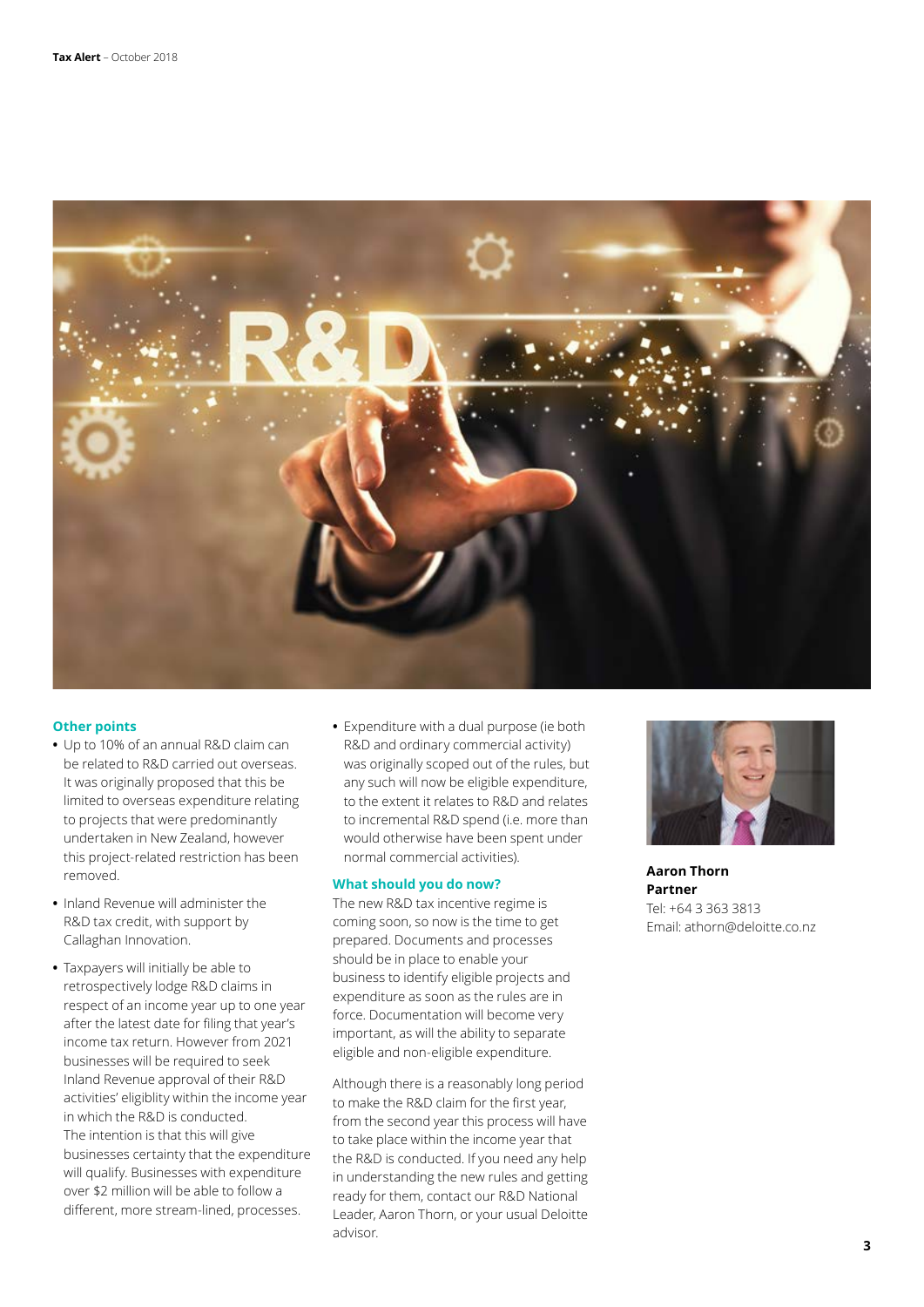## Shining a light on the Tax Working Group Interim Report

By Patrick McCalman and Robyn Walker



The Tax Working Group (TWG) released its Interim Report on 20 September 2018, and on the same day Deloitte released a special alert with in-depth analysis of the Interim Report, [Shining a light on the Tax Working](https://www2.deloitte.com/nz/en/pages/tax-working-group/topics/tax-working-group.html)  [Group Interim Report.](https://www2.deloitte.com/nz/en/pages/tax-working-group/topics/tax-working-group.html)

With two tax working groups having reviewed and reported on the state of the tax system already this century, it is perhaps unsurprising that this year's TWG Interim Report makes few concrete recommendations for change in our tax systems at this juncture. In the same vein, it is also unsurprising, given its

interim nature, that those changes being recommended in the report are more micro in focus and that the more macro challenges, such as the taxation of capital, are still a work in progress. However, the Interim Report is useful in raising a number of issues which, if the TWG is to be judged as "successful", will need to be concluded in the final report scheduled for release in February 2019.

The Interim Report provides a glimpse as to where the TWG's recommendations are heading. Refer to the "[TWG decisions at](https://www2.deloitte.com/nz/en/pages/tax-working-group/articles/infographic.html)  [a glance"](https://www2.deloitte.com/nz/en/pages/tax-working-group/articles/infographic.html) summary in the special alert for a

snapshot of what has been recommended, dismissed, referred to someone else or identified as needing to be worked on further by the Group.

The most highly anticipated aspect of the Interim Report is in relation to the [taxation of capital](https://www2.deloitte.com/nz/en/pages/tax-working-group/articles/capital-and-wealth.html). The report doesn't give a definitive view either way at this stage, but instead provides comprehensive coverage of the issues which need to be considered if New Zealand moves to have more comprehensive taxation of capital income. The special alert considers the meaning of the "extension of taxation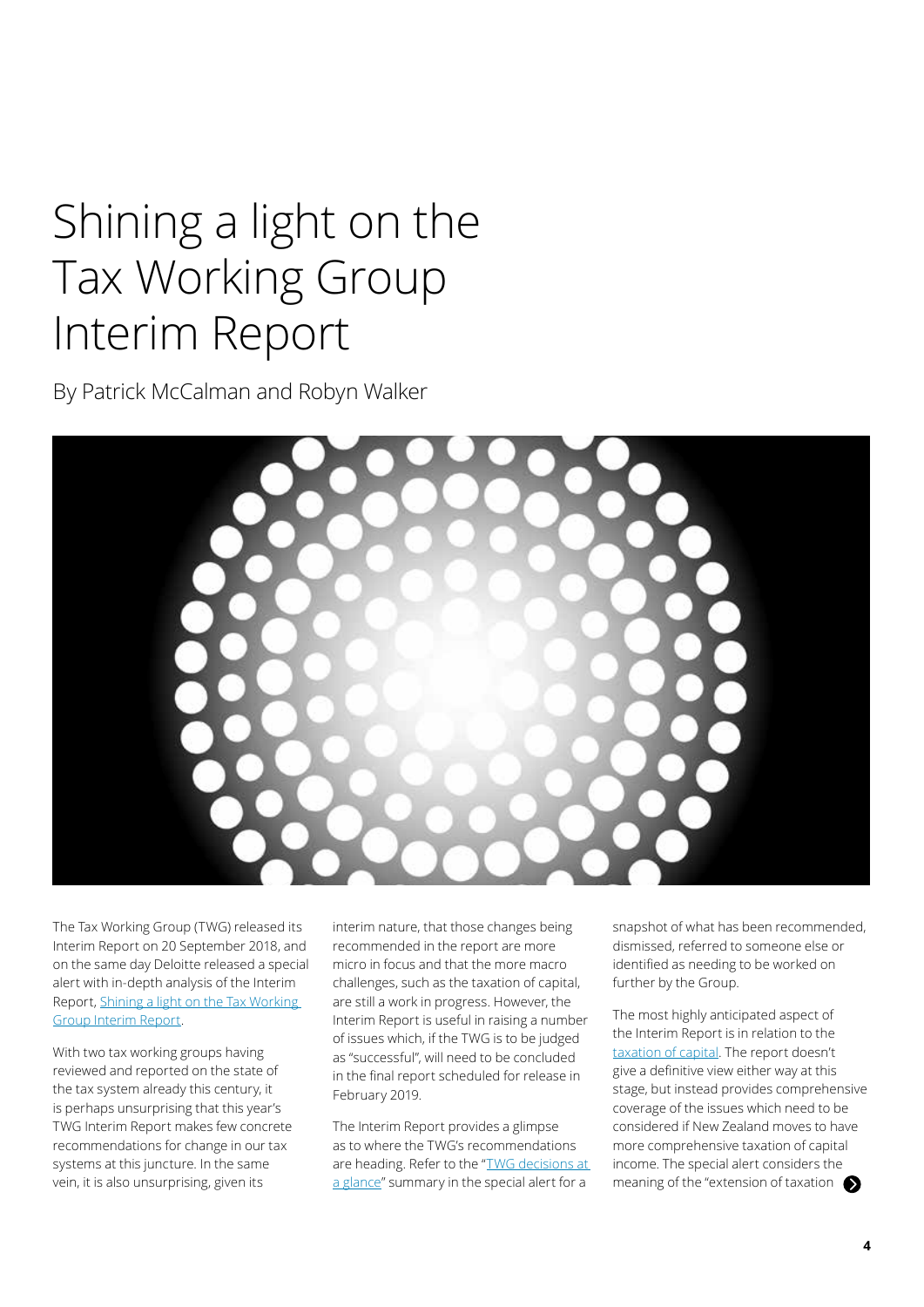

of capital income" (EOTOCI) discussed in the Interim Report, design issues with such an approach, the important question of whether it would raise revenue, and the alternative method considered by the TWG.

The special alert a myriad of other issues raised by the Interim Report, including the [taxation of business,](https://www2.deloitte.com/nz/en/pages/tax-working-group/articles/business-tax.html) [housing affordability](https://www2.deloitte.com/nz/en/pages/tax-working-group/articles/housing-affordability.html), the [taxation of savings,](https://www2.deloitte.com/nz/en/pages/tax-working-group/articles/taxation-of-savings.html) [GST,](https://www2.deloitte.com/nz/en/pages/tax-working-group/articles/gst.html) the Māori [economy,](https://www2.deloitte.com/nz/en/pages/tax-working-group/articles/maori-economy.html) and [environmental and](https://www2.deloitte.com/nz/en/pages/tax-working-group/articles/environmental-and-ecological-outcomes.html)  [ecological outcomes.](https://www2.deloitte.com/nz/en/pages/tax-working-group/articles/environmental-and-ecological-outcomes.html)

With not many firm conclusions, the Interim Report leaves us hanging until early next year as to what the future of the tax system could look like and what all the options and trade-offs will be. A key question for business will be what is in the final report to offset any potential additional taxes or additional compliance costs that may arise from the recommendations. In this respect, there has already emerged one clear recommendation: that the company tax rate should not fall from the current 28 percent rate. Given the global lowering of corporate tax rates (New Zealand is now the 7th highest in the OECD), if this is the direction of travel to be chosen, it is important that other initiatives are explored to ensure that New Zealand remains an attractive place to do business.

We hope the special alert is useful in helping you to navigate this Interim Report from the TWG, and that our insights provide food for thought on what could eventually become the biggest tax changes in recent memory. If you would like to discuss the Interim Report further or need assistance in making a submission to the Tax Working Group, contact your usual Deloitte advisor.

A key question for business will be what is in the final report to offset additional taxes or costs.



**Patrick McCalman Partner** Tel: +64 4 495 3918 Email: pmccalman@deloitte.co.nz



**Robyn Walker National Technical Director** Tel: +64 4 470 3615 Email: robwalker@deloitte.co.nz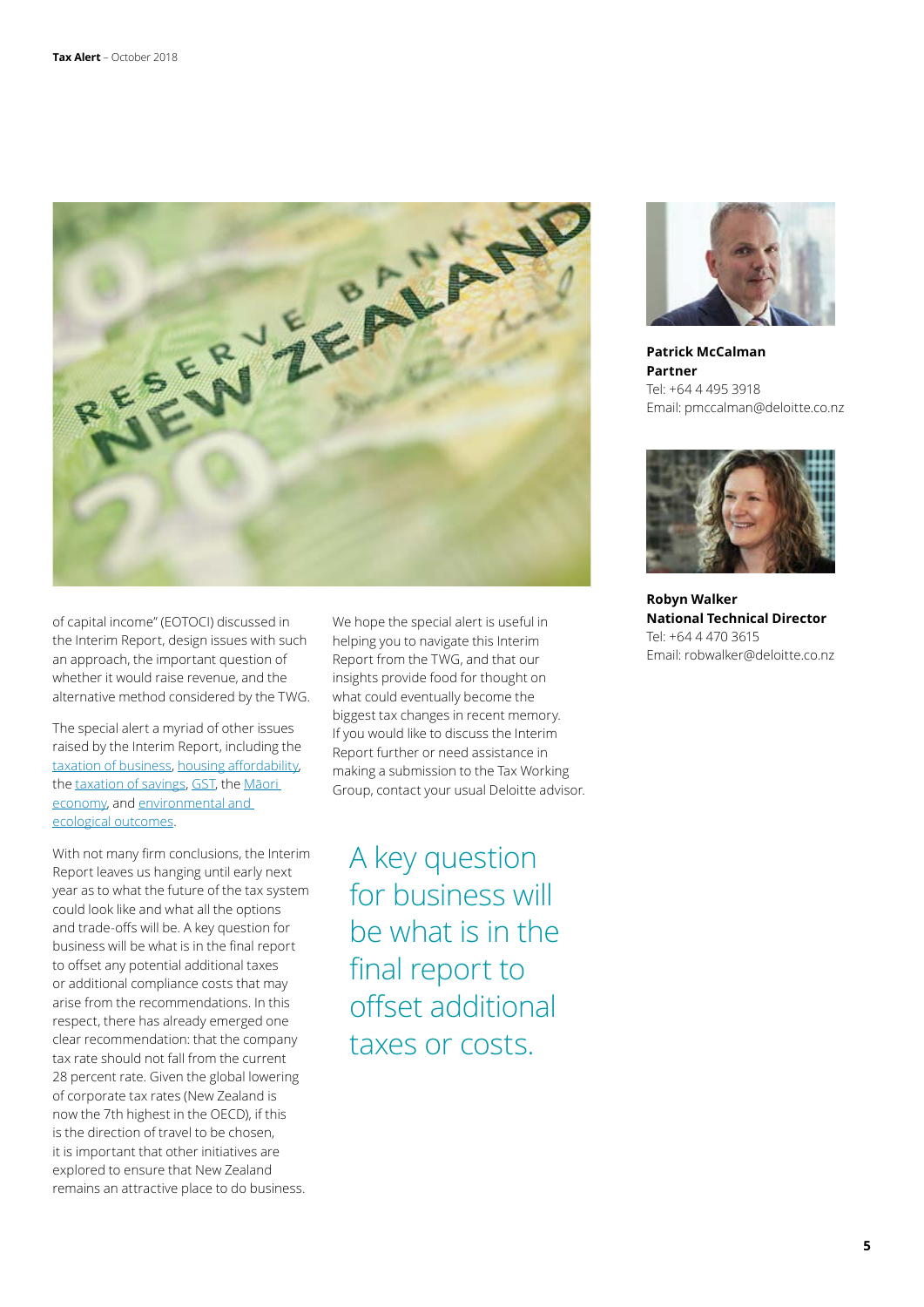## Payday reporting for employers and intermediaries is going digital … Are you ready?

By Jess Wheeler and John Lohrentz



From 1 April 2019, most employers and intermediaries will be required to report 'employee income information' in place of the Employer Monthly Schedule ('EMS').

From 1 April 2019 most employers will be required to electronically report employee-specific income and deduction information within two working days of payday. For employers and intermediaries who want to act now, Inland Revenue is ready to help transition early adopters to full digital reporting prior to April 2019.

Employers and intermediaries need to ensure that their payroll system can meet Inland Revenue's reporting standards. This includes making sure that a range of new information (not previously required through the EMS) is collected and properly recorded.

These changes will affect nearly all employers, especially those with weekly pay cycles, high employee turnover, those operating employee share schemes, running shadow payrolls and others with a high number of non-standard PAYE transactions. However, all employers and intermediaries need to consider the effect these changes will have on their systems and their payroll processing teams.

A key part of confirming you are payday ready, is to make sure you are treating the different elements of your employees' remuneration and benefits packages correctly for tax purposes.

#### **Why act now**

Complying with the new payday reporting requirements means employers and intermediaries must correctly identify their 'paydays' for different types of payments, and their 'employer group'. In some cases, employers may be able to report information on paper within 10 working days and may be able to:

- **•** Limit reporting dates to twice monthly;
- **•** Get an exemption from the new reporting rules; or
- **•** Set up a special reporting relationship with Inland Revenue.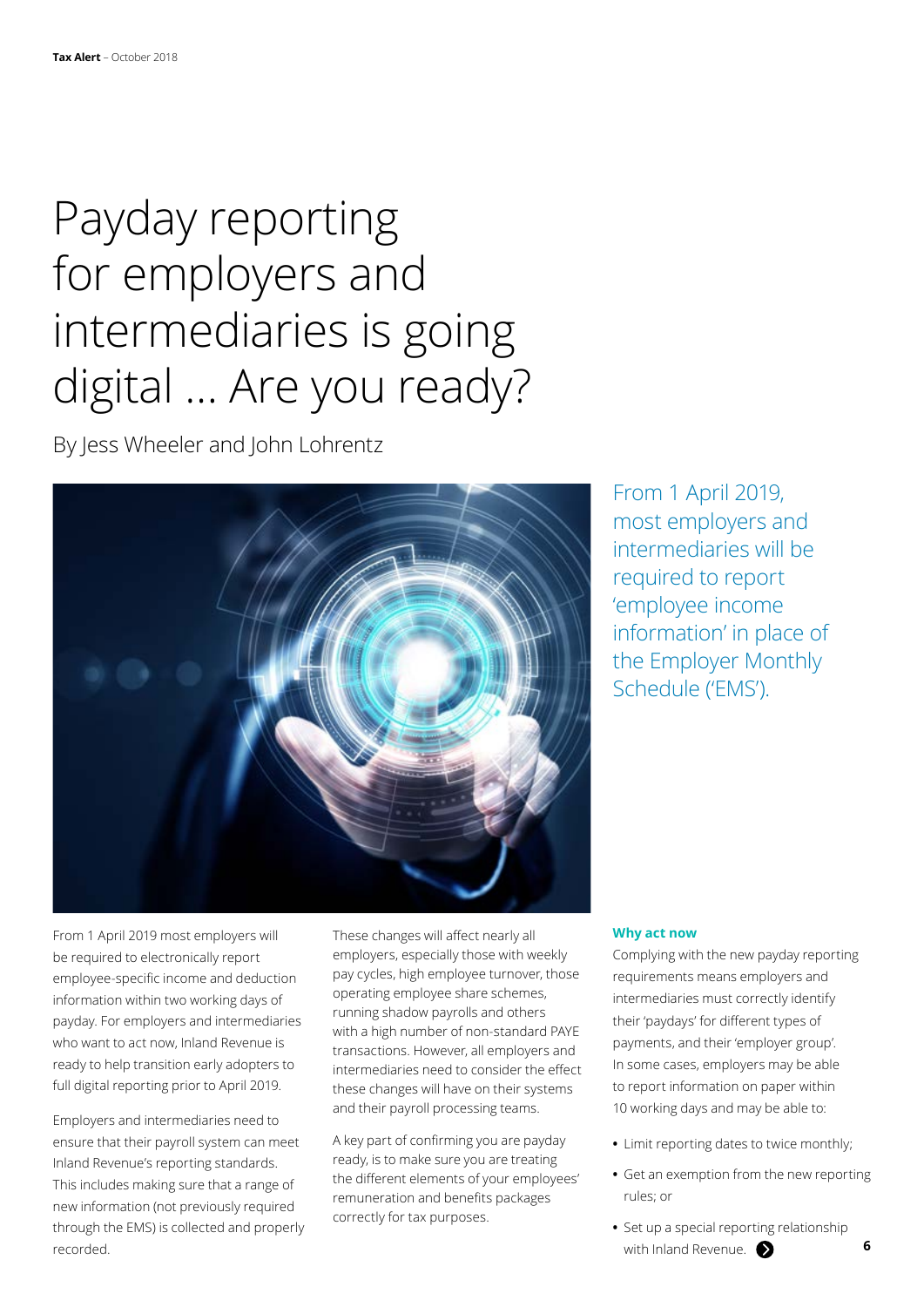Failing to identify systemic or data issues before payday reporting goes live may compound issues down the line – it pays to get it right the first time! We've had clients in Australia that have transitioned to same day reporting for PAYG and have needed to take on extra payroll resources to cope with the queries from the Australian Tax Office and the tighter timeframes imposed on reporting.

Inland Revenue is also giving employers and intermediaries an opportunity to adopt the new reporting requirements early. There are competitive opportunities for employers and intermediaries who act quickly. Additionally, employers may wish to transition in a payroll cycle that minimises their compliance through the initial stages. But beware! Starting early will require employers and intermediaries to meet *all payday reporting requirements*, i.e. by both reporting straight away on new and departing employees and any out of cycle payments.

#### **Are you comfortable that you are getting it right?**

We encourage employers (and intermediaries) to consider the following questions:

- **•** *Are you confident a complete set of information on employee benefits and entitlements is being communicated to your Payroll team?*
- **•** *Who is responsible for your payroll reporting?* Having the right team and internal processes is vital to getting it right.
- **•** Inland Revenue often scrutinises the boundary between FBT and PAYE. *Are you clear on the boundary for your organisation? Are you confident employee remuneration and benefits are being correctly attributed as subject to PAYE or FBT?*
- **•** Inland Revenue often looks at the treatment and classification of contractors. *Are you confident none of your contractors are actually employees for tax purposes? Are you aware of the withholding obligations on payments to certain types of contractors and withholding where required?*
- **•** *Are you running a shadow payroll?* Special rules apply to confirming your 'paydays' for reporting.
- **•** *Do you run an employee share scheme?*  Employers are required to report information and can return PAYE on share scheme benefits received by employees.
- **•** *Do you have real issues accessing digital services or think the cost of compliance will be unreasonable?* We may be able to get you a reporting exemption or a unique reporting agreement with Inland Revenue.
- **•** *Are you sure employee and payroll information is up-to-date and relevant?*  This is especially relevant for employers with a high staff turnover.

If the answers to the above questions affect your organisation, it would be advisable to consider a PAYE review prior to the payday reporting rules coming into full effect. For more information about complying with payday reporting obligations, or about other opportunities to optimise your payroll, please contact your usual Deloitte advisor.



**Jess Wheeler Associate Director** Tel: +64 3 363 3851 Email: jewheeler@deloitte.co.nz



**John Lohrentz Tax Consultant** Tel: +64 9 303 0736 Email: jlohrentz@deloitte.co.nz

Failing to identify systemic or data issues before payday reporting goes live may compound issues down the line.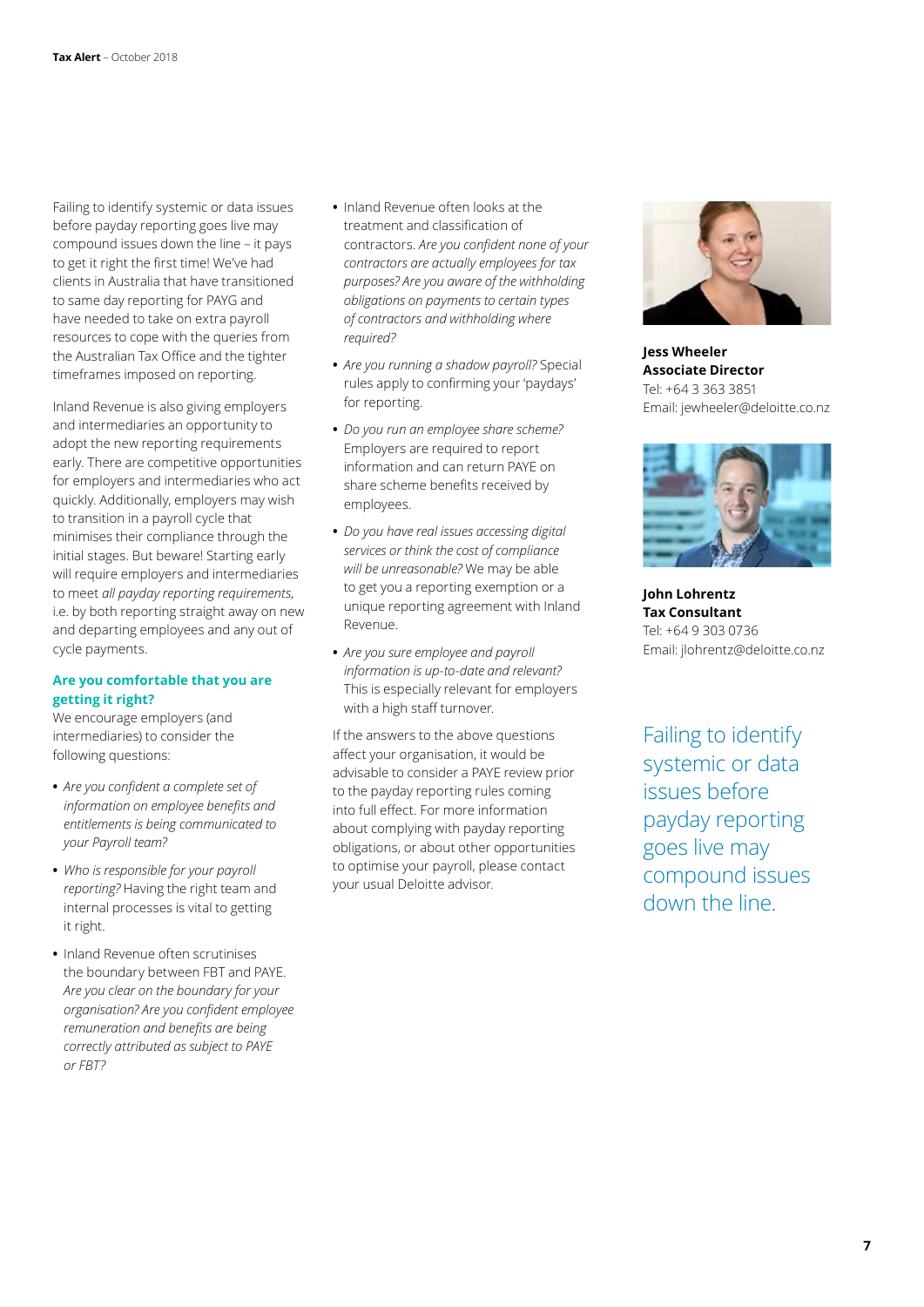## Accounting for deferred tax on employee share schemes

By Iain Bradley & Belinda Spreeuwenberg



New changes to the tax treatment of employee share schemes introduced in the Taxation (Annual Rates for 2017-18, Employment and Investment Income, and Remedial Matters) Act 2018 have recently become effective from 29 September 2018. Along with the changes to the tax treatment of employee share schemes, (which you can read about [here\)](https://www2.deloitte.com/nz/en/pages/tax-alerts/articles/employee-share-schemes-its-time-to-act.html) there are also deferred tax implications that are relevant to consider if you are a for-profit entity that reports under Tier 1 or Tier 2 (NZ IFRS).

The new tax treatment allows employers offering the employee share scheme a deduction from 29 September 2018 equal to the taxable amount calculated on the "share scheme taxing date" (i.e. the amount of the benefit that is taxable to the employee) at the same point in time the

income arises for the employee. This deduction will apply to benefits provided under employee share schemes that are not taxed under the prior employee share scheme tax rules on or before 29 September 2018.

These tax deductions may give rise to a deductible temporary difference where the "share scheme taxing date" is in a future period. A deferred tax asset should be recognised if the recognition criteria in NZ IAS 12 *Income Taxes* ("NZ IAS 12") are met.

Other deductions are now denied (e.g. employee share scheme recharge payments to parent entities) however costs associated with the establishment of or management of the scheme are allowable deductions, subject to the usual tests for deductibility being met.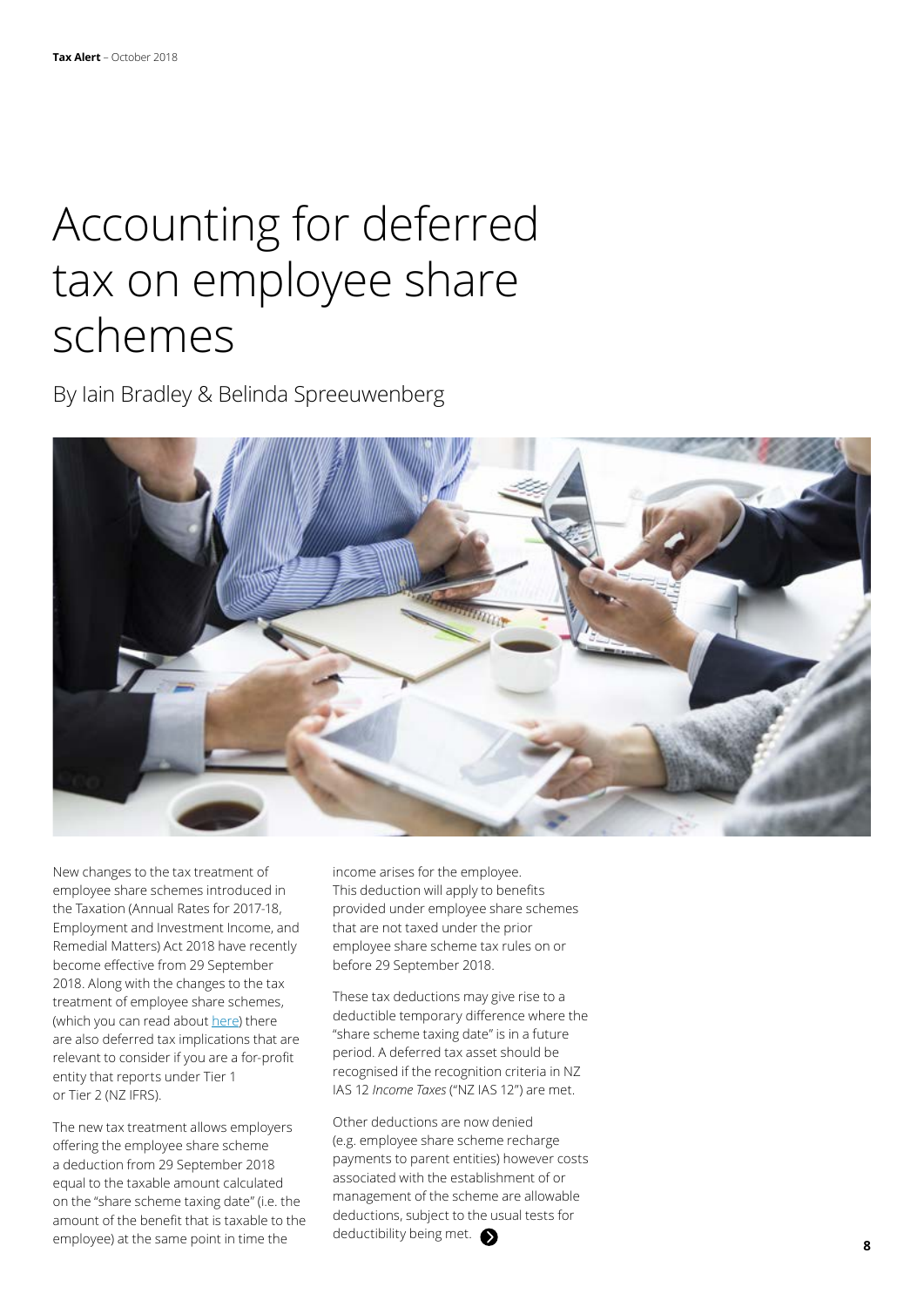

#### **Calculating deferred tax**

The paragraphs in NZ IAS 12 in relation to share-based payments should be considered and applied for entities that offer employee share schemes.

The amount that is allowed as a deduction in future periods is unlikely to be known at balance date due to the amount being calculated with reference to a share price at the "share scheme taxing date". NZ IAS 12 prescribes that the future deduction should be estimated based on information available at the end of the period. Therefore the probability of the share option reaching the "share scheme taxing date" and being exercised (if applicable), and the share price at balance date are normally the basis for calculating the estimated future deduction.

Assumptions made in respect of the vesting of share options should be consistent with expectations when calculating the expense under NZ IFRS 2 Share-based Payment. For example, in the first year of a vesting period of three years for a share option that is expected to vest and is currently 'in the money', the deductible temporary difference should

only be calculated on one-third of the estimated future tax deduction. Where the estimated future tax deduction exceeds the cumulative amounts that have been recognised as an expense in the statement of financial performance, the amount of the tax benefit related to the excess future tax deduction should be recognised directly in equity. Entities will therefore need to track each tranche of share options separately for tax purposes.

When calculating the entity's deductible temporary difference it should also be considered whether the shares granted are grandfathered and therefore no deduction is available or whether there have been any deductions that have previously been allowed in relation to the shares (e.g. a prior recharge made to the parent).

If you haven't already considered how you will account for the future tax deductions of employee share schemes in the financial statements of your entity, you should start thinking about this now. If you would like assistance with this, please contact your Deloitte advisor.



**Iain Bradley Partner** Tel: +64 9 303 0905 Email: ibradley@deloitte.co.nz



**Belinda Spreeuwenberg Senior Consultant** Tel: +64 9 303 0876 Email: bspreeuwenberg@deloitte.co.nz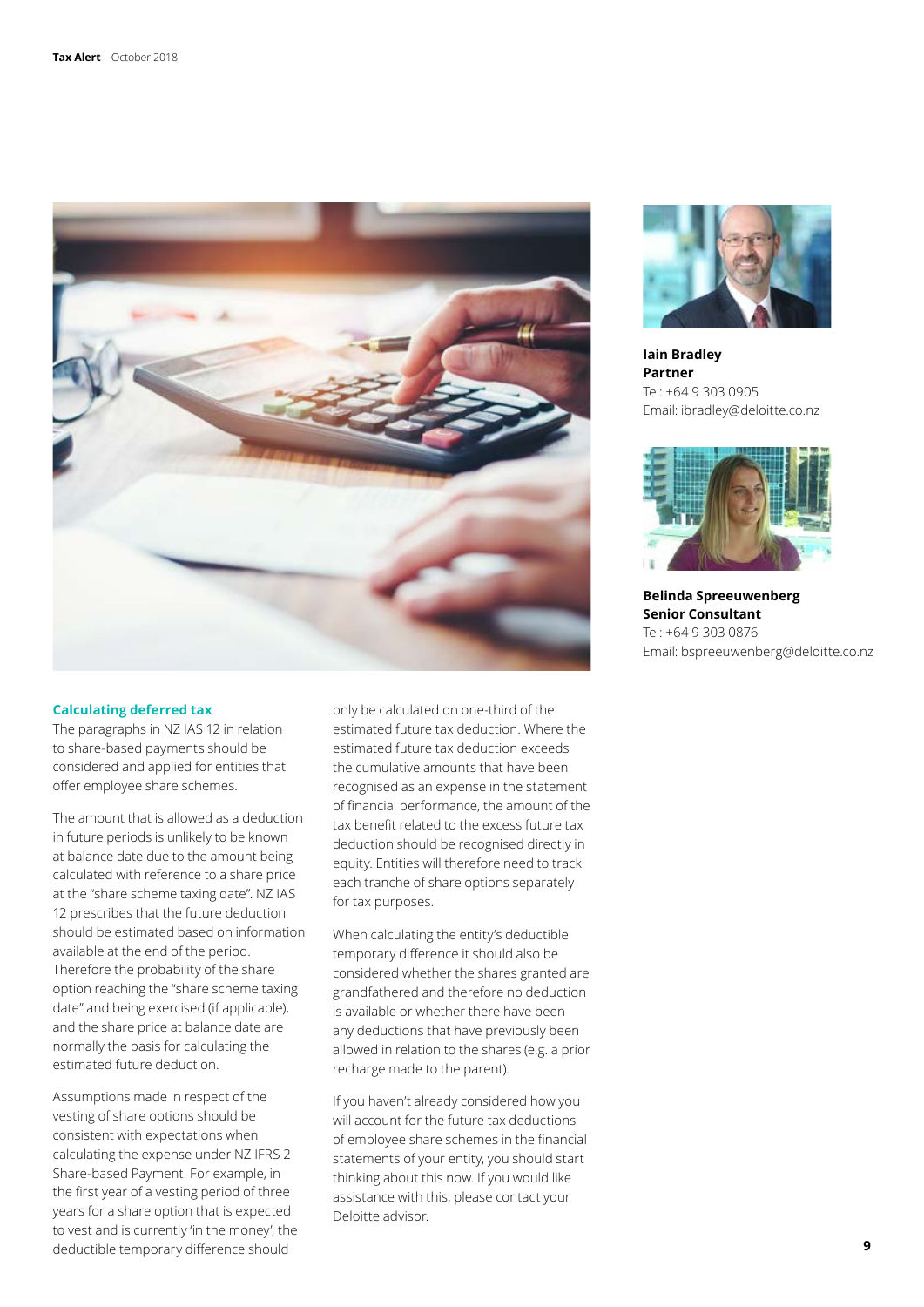## Global Tax Reset – Transfer Pricing Documentation Summary



Deloitte's Transfer Pricing practice has prepared the [Global Tax Reset – Transfer](https://www2.deloitte.com/content/dam/Deloitte/global/Documents/Tax/dttl-global-tax-reset-transfer-pricing-documentation-summary.pdf)  [Pricing Documentation Summary](https://www2.deloitte.com/content/dam/Deloitte/global/Documents/Tax/dttl-global-tax-reset-transfer-pricing-documentation-summary.pdf), which compiles essential country-by-country reporting and documentation information (including master file/local file information, if applicable) for 79 jurisdictions around the world.

The Deloitte Global Transfer Pricing practice has prepared the Global Tax Reset – Transfer Pricing Documentation Summary (the "TP Documentation Summary"), which compiles essential country-by-country (CbC) reporting and documentation information (including master file and local file information when applicable) for 79 jurisdictions around the world. It has been reviewed and updated as of July 2018.

The TP Documentation Summary is intended to be a quick reference guide, and is not an exhaustive compendium of all relevant details regarding CbC reporting and documentation rules in the 79 jurisdictions.

The TP Documentation Summary will be updated as additional information becomes available – please check back for the latest update.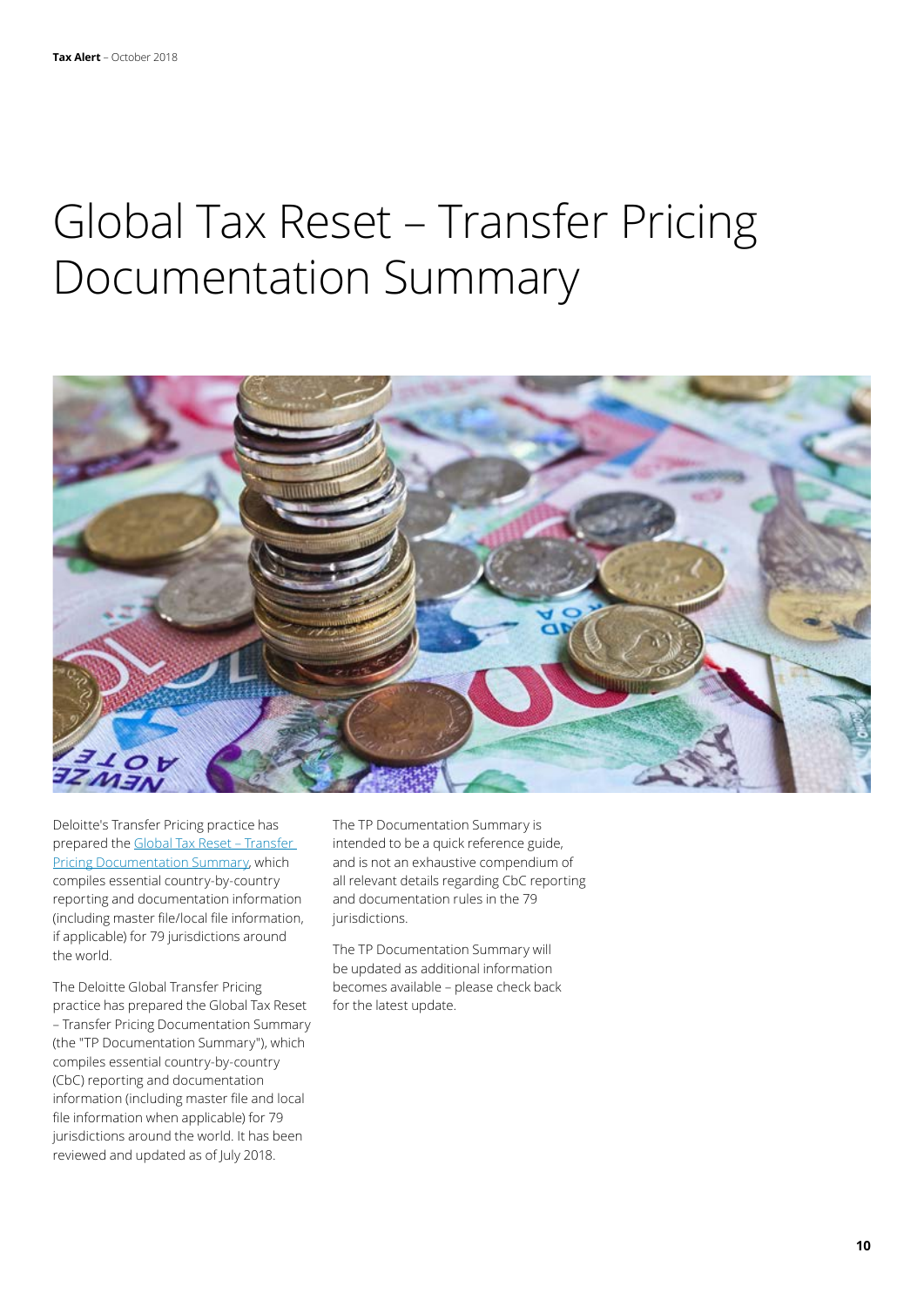### Snapshot of Recent Developments: October Tax Alert



#### **Research and development tax credit regime proposals update**

On the 7 September 2018, [background](http://taxpolicy.ird.govt.nz/publications/2018-other-r-and-d-reports/overview)  [papers and briefing notes](http://taxpolicy.ird.govt.nz/publications/2018-other-r-and-d-reports/overview) prepared between November 2017 and April 2018 by Policy Officials on the introduction of a research and development tax credit were released. These formed part of the advice provided to Ministers in the lead up to the release of the consultation paper in April 2018. Other related documents are also available on the [Ministry of Business, Innovation &](https://www.mbie.govt.nz/info-services/science-innovation/agencies-policies-budget-initiatives/budget-initiatvies)  [Employment](https://www.mbie.govt.nz/info-services/science-innovation/agencies-policies-budget-initiatives/budget-initiatvies) and [Treasury](https://treasury.govt.nz/publications/budgets/budget-2018-information-release) websites.

#### **Tax Cases Update: Charitable Tax Credits Allowed** *[Roberts v CIR \[2018\] NZHC 2153](https://forms.justice.govt.nz/search/Documents/pdf/jdo/cf/alfresco/service/api/node/content/workspace/SpacesStore/d1f78caa-5581-4c95-8d39-ff52262df0e1/d1f78caa-5581-4c95-8d39-ff52262df0e1.pdf)*

A taxpayer challenged a decision of the Commissioner of Inland Revenue who had disallowed charitable tax credits for gifts made by way of executed Deeds of Gift. These had been permitted for the previous five years.

The issues for consideration were the correct meaning of "a monetary gift of \$5 or more that is paid …" under s LD 3(1)(a) of the Income Tax Act 2007 and whether the forgiveness of debt executed by the taxpayer constitutes "a monetary gift of \$5 or more". Cull J found in favour of Mrs

Roberts finding that the forgiveness of the debt met the definition of gift and that a monetary gift of "\$5 or more" does not require a cash payment.

### **Extension of Time Denied**

*Lopez v CIR [2018] NZHC 2329*

This case concerns various procedural matters, mainly relating to an application to the Court for an extension of time in which to reply to the Commissioner's Statement of Position (SOP) for the companies. There was an alternative argument presented that exceptional circumstances prevented Mr Lopez from issuing a detailed SOP. The Court dismissed this case in light of the evidence produced by an Inland Revenue officer that Mr Lopez had had ample opportunity to raise and discuss any issues in dispute with the Commissioner, but did not pursue these. The Court also found that the exceptional circumstances rule in section 89K of the Tax Administration Act 1994 ("TAA 94") did not apply because the companies had not yet filed their SOPs.

#### **Court rules taxpayer filed "misleading" returns – time bar overruled**  *[NZTRA 07 \(Case 7/2018\) 30 August 2018](http://www.nzlii.org/nz/cases/NZTRA/2018/7.html)*

In this case, the Commissioner alleged that the taxpayer carried on business and employed people, but failed to return GST or PAYE or pay income tax in relation to this business between 2003 and 2011. The taxpayer argued that they had not personally run the business, but that another person had. Taxation Review Authority has dismissed the taxpayer's challenge, finding as a matter of fact that he had carried on the business, and confirmed the Commissioner's assessments relating to PAYE obligations and income tax and GST liabilities. Because the taxpayer had not disclosed income earned from this business, the tax return filed was "misleading" in terms section 108(2)(a) of the TAA 94 . Because the taxpayer was an experienced businessman who was well aware of his tax obligations, his failure was deliberate and so the exception to the time bar rule was applied (hence why assessments went back to 2003).

#### **Finalised Inland Revenue Items: Income Tax and Goods and Services Tax – Writing Off Debts as Bad: BR PUB 18/07**

On 29 August 2018 Inland Revenue released a finalised [binding ruling](https://www.ird.govt.nz/resources/0/b/0b2dbd75-a430-478d-8044-0c365ed18cf8/pub00300-august2018.pdf) (BR PUB 18/07) *Income Tax and Goods and Services Tax – Writing off debts as bad*. This is an update to the previous ruling "BR Pub 05/01. The update is largely a modernised version of the original which explains when Inland Revenue will consider a debt written off as bad. The only significant change to note is that the new ruling no longer considers the impact of the financial arrangement rules specifically in the context of bad debts.  $\bullet$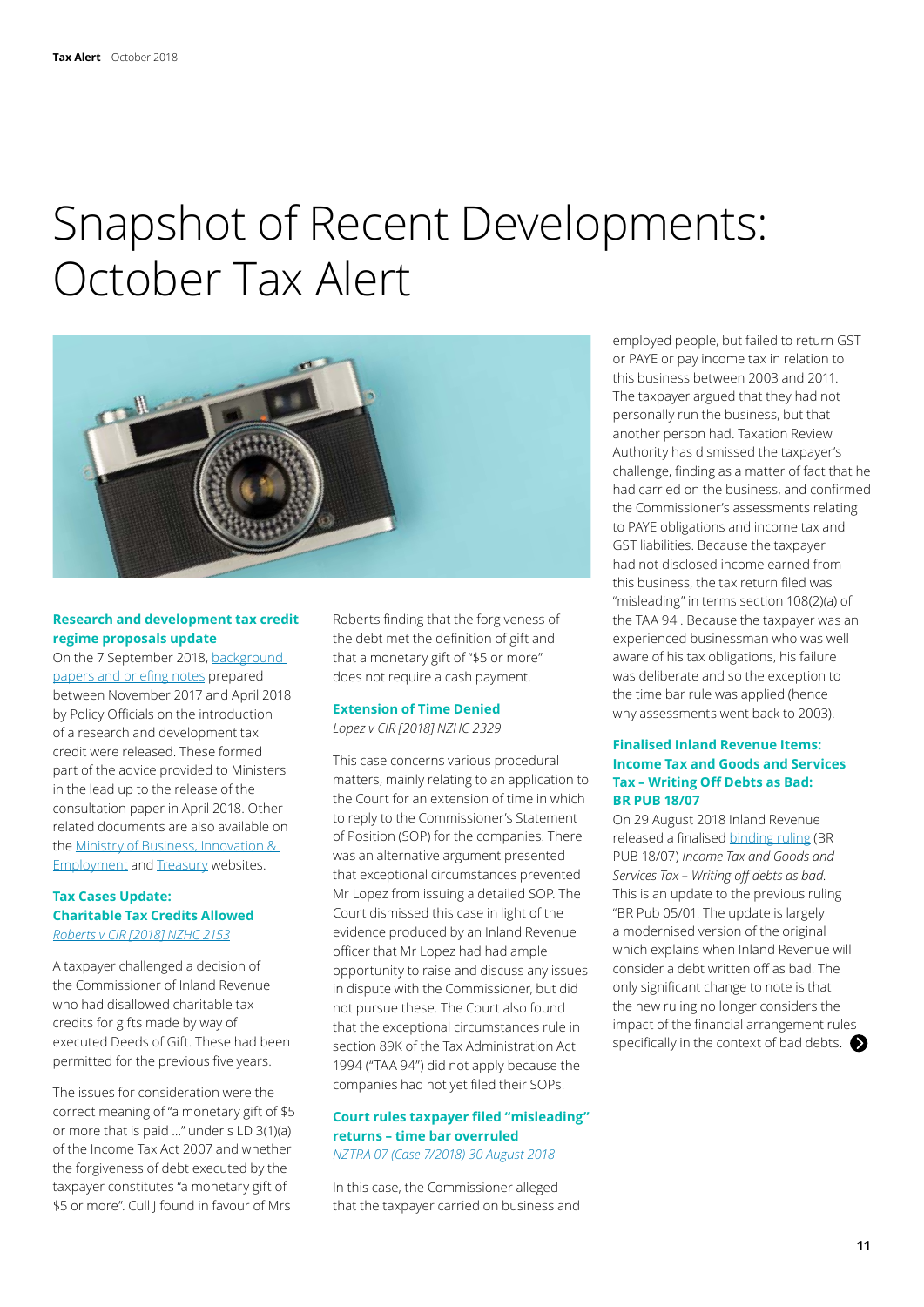

#### **GST treatment of fees that suppliers charge customers for using a credit or debit card: QB 18/14**

On 7 September 2018 Inland Revenue released this [finalised item](https://www.ird.govt.nz/resources/5/2/52fdc0d9-4aa3-4d60-bbf1-a9e4588d83a6/qb18-14.pdf) which considers the GST treatment of credit or debit card fees charged by suppliers to customers. These are fees charged by suppliers to recover the cost of providing a card processing facility. It considers the GST treatment where:

- **•** the supplier provides the payment facility directly to the customer;
- **•** the supplier has arranged for an agent to provide the payment facility to the customer on the supplier's behalf; or
- **•** the supplier contracts with a third party to provide a payment facility to the customer.

The item concludes that in all these cases, the fee will form part of the consideration for the goods and services being supplied and will have the same GST treatment as those goods or services.

#### **Determining "market rental value" of employer provided accommodation – boarding schools: Commissioner's Statement CS 18/01**

On 30 August 2018 the Commissioner issued a [statement](https://www.ird.govt.nz/resources/f/7/f786487c-ad5e-40ec-9fe8-3e7a94c7c2fe/cs1801.pdf) which is supplementary to CS 16/02 to set out concessionary treatment that will apply in respect of on-site accommodation provided to employees of boarding schools only. This is in light of the fact that on-site

boarding school accommodation is likely to be subject to reduced market value, compared to similar off-site accommodation that is not readily quantifiable, due to unique restrictions and expectations that would apply to any tenant.

#### **Goods and Services Tax – single supply or multiple supply: IS 18/04 (reissue of IS 17/03)**

During Public Consultation on QB 18/14: *GST treatment of fees that suppliers charge customers for using a credit or debit card* the Commissioner signalled that she would be re-issuing IS 17/03: Single supply or multiple supplies. The Commissioner was aware that some taxpayers had read example 4 of IS 17/03 as suggesting that a credit card surcharge would always be a separate exempt supply of financial services. This is not the Commissioner's position. IS 17/03 has therefore been re-issued as **[IS 18/04](https://www.ird.govt.nz/resources/2/2/229901d1-77a8-410e-a005-933a9904455e/is1804.pdf)** to clarify that the provision of a payment facility will not always be an exempt supply of a financial service.

#### **Spreading of income and expenditure under deferred payment arrangement: Special Determination S60**

On 7 September 2018 Inland Revenue released [Special Determination 60:](https://www.ird.govt.nz/technical-tax/determinations/accrual/det-s60-deferred-payment-arrangement.html)  ["Spreading of income and expenditure](https://www.ird.govt.nz/technical-tax/determinations/accrual/det-s60-deferred-payment-arrangement.html)  [under deferred payment arrangement"](https://www.ird.govt.nz/technical-tax/determinations/accrual/det-s60-deferred-payment-arrangement.html)

This determination applies to the applicants in relation to a deferred payment arrangement. Under the

deferred payment arrangement, a company assigned its rights to future cashflows to the applicants in partial satisfaction of existing debts owed by the company to the applicants.

The determination sets out that the right of the applicants to receive the deferred payments is a "financial arrangement" as defined in section EW 3 of the Income Tax Act 2007. The determination sets out the method to be used by the applicants to spread income under the financial arrangement.